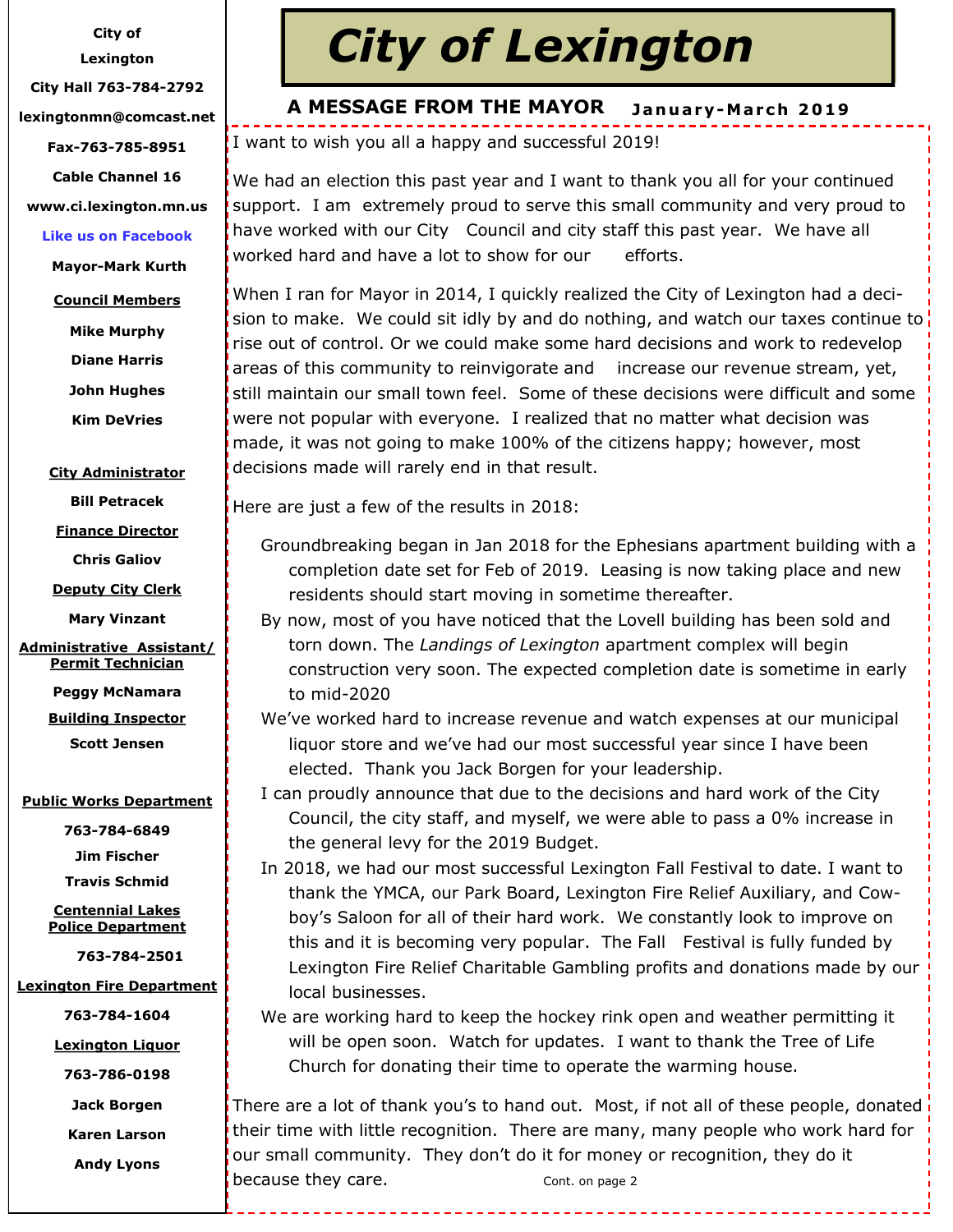They care about where they live and want to make it a better place. So if you see a police officer, a fire fighter, a city employee, a park board member, a planning and zoning member, or someone making a difference, please thank them. It goes a long way!

If you want to make a difference or get involved, attend a City Council meeting, a Park Board meeting, or a Planning and Zoning meeting. The Lexington Fire Department is ALWAYS looking for good people as well. Stay informed and get involved in what's happening in Lexington. You may be thinking that you already have a full time job, kids, sports, etc. Just keep in mind, we all do as well.

I hope to see you soon

Mark Kurth, Mayor of Lexington

# **SPRING**

# **RECYCLING DAY**

**\*\*REMINDER !!!!**

**Lexington's Recycling/Clean Up Day is Saturday April 27th** 

# **8:00 AM—12:00 PM**

**Location to be determinate at a later date Watch for the Recycling/Clean newsletter in late March or early April…**

# *Thank you to the Fire Relief*

*Once again ,many thanks must go out to the wonderful members of the Lexington Fire Relief* 

*Assocation for their donation of the prize money for the Holiday Lighting Contest.*

*The Lexington Lighting Contest is just one of the many beneficiaries of the community based generosity, considerateand courageous group of volunteers.*

#### **CITY OF LEXINGTON, MINNESOTA**

#### **SUMMARY 2019 BUDGET**

The purpose of this report is to provide summary 2019 budget information concerning the City of Lexington to interested citizens. This budget is published in accordance with Minn. Stat. Sec. 471.6965. This budget is not complete; the complete budget may be examined at the Lexington City Hall, 9180 Lexington Ave, Lexington, MN 55014 during regular business hours. The City Council adopted this budget on December 6, 2018.

| General Fund $$1,817,271$ $$1,817,271$      |  |  |  |  |
|---------------------------------------------|--|--|--|--|
| Debt Service \$ 197,573 \$ 212,655          |  |  |  |  |
| Capital Projects Fund \$ 352,500            |  |  |  |  |
| Enterprise Funds: \$352,500                 |  |  |  |  |
| Lovell Building $$85,816$ $$85,816$         |  |  |  |  |
| Liquor Fund \$3,367,000 \$3,367,000         |  |  |  |  |
| <b>Storm Water Fund \$ 28,607 \$ 51,015</b> |  |  |  |  |
| Water Fund \$ 138,000 \$ 196,046            |  |  |  |  |
| Sewer Fund \$ 199,000 \$ 338,660            |  |  |  |  |



**Holiday Lighting Contest winners:**

*1st Place Joe Wolfbauer Jr*

*8860 Syndicate*

**2nd Place**

**Ruel Carpenter**

**8871 Griggs**

*3rd Place Donald Christensen & Janice Heinen 4040 Restwood Road*

**City Offices will be CLOSED**

**January 21st Martin Luther King Day February 18th Presidents Day**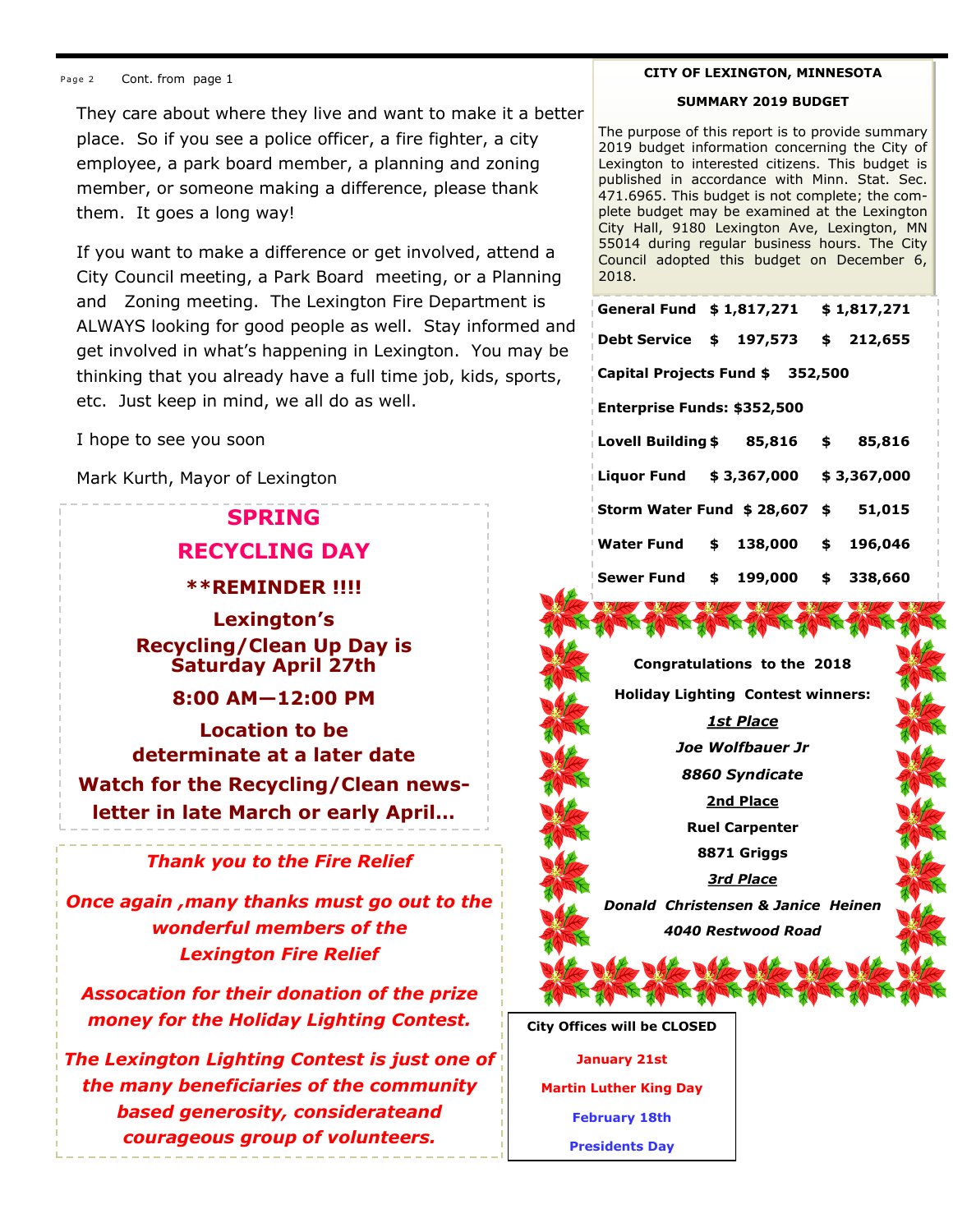## **Attention Snowmobilers!!** Page 3

Snowmobiles are motorized vehicles, and are therefore regulated by state law and city ordinance. Like other motor vehicles, they are regulated for the protection of both the snowmobile operators and the non-snowmobiling public. The concern for safety is high in the snowmobiling community. Last snow season 2017-2018, considered to run from the beginning of November through the end of April, saw as many as seven snowmobile-related fatalities. This was compared to five deaths from the season before. Of these seven; five involved alcohol. This year the legislatures changed the law so if a person is arrested for DWI on a snowmobile it's the same as being arrested for driving a motor vehicle like an automobile.

To help reduce accidents, minimize injuries, and reduce the number of complaints received concerning snowmobiles, the following "snowmobile basics" are offered for your consideration:

No person under the age of 14 may operate a snowmobile on city streets.

No person under the age of 18 may operate a snowmobile without a helmet.

If you were born after December 31, 1976 you must have a snowmobile safety certificate to operate a snowmobile in Minnesota.

Snowmobiles may only be operated between 7:00 a.m. and 10:00 pm weekdays (including Sunday) and 8:00 a.m. to 12:00 a.m. on Friday and Saturday.

No snowmobile may exceed a speed of 10 mph on city streets, nor may they exceed a speed of 30 mph on posted portions of the Rice Creek Trail.

No snowmobile can exceed the speed of 50 mph at any time, including lakes and waterways.

City traffic ordinances apply to the operation of snowmobiles on city streets.

Snowmobiles must follow the marked snowmobile path. The only trail in Circle Pines is along Lake Drive.

Operating snowmobiles on boulevards and public property is prohibited.

Snowmobiles must remain at least 100 feet from any residence, except when operating on city streets.

Snowmobiles must come to a complete stop at all uncontrolled intersections.

Snowmobiles must have an operable muffler, headlamp and tail lamp.

To learn more about snowmobiling rules and regulations you may pick up a Minnesota Snowmobile Safety Laws, Rules and Regulations booklet at city hall or the police department. The Rice Creek Trail Association is also a very good source of information on everything snowmobile-related. They can be reached online at [www.ricecreektrail.com.](https://l.facebook.com/l.php?u=http%3A%2F%2Fwww.ricecreektrail.com%2F%3Ffbclid%3DIwAR3Qyk5lFTubvahnz0anj9weujPCk2DyHIl3wKcJJt7BFILXUbhr8B5v-ig&h=AT3nfbyhh9Ppk5xa3DS9hUthaf46LEQO3N8GTkM6IaK9GPXD-QD1KH-siFo-9GE2MVRT3N66UofJ3370ourhGdrCGsiuCBMOGSu-nF1ReQvJ0TXZoa)

#### *Fire Department News:*

Having your home damaged by a fire and losing your belongings is something no should have to go through. Unfortunately, this became reality for one of our Lexington residents this last month.

If you would like to learn more on how to help prevent a fire starting in your home, or what actions to take if a fire does start, contact the Lexington Fire Department Prevention Officer at [firepreventionlexmn@comcast.net](mailto:firepreventionlexmn@comcast.net) to schedule a free confidential one hour appointment. This appointment will cover Fire Prevention and Crime Prevention specifically related to your home. If you are in need of smoke alarms, carbon monoxide alarms and a few other items, they will be supplied and installed free of charge. Appointments are scheduled based on your availability to residents in the city of Lexington.

If you have questions, would like more information, or to schedule a free appointment, please contact the Lexington Fire Department Prevention Officer at [firepreventionlexmn@comcast.net](mailto:firepreventionlexmn@comcast.net)